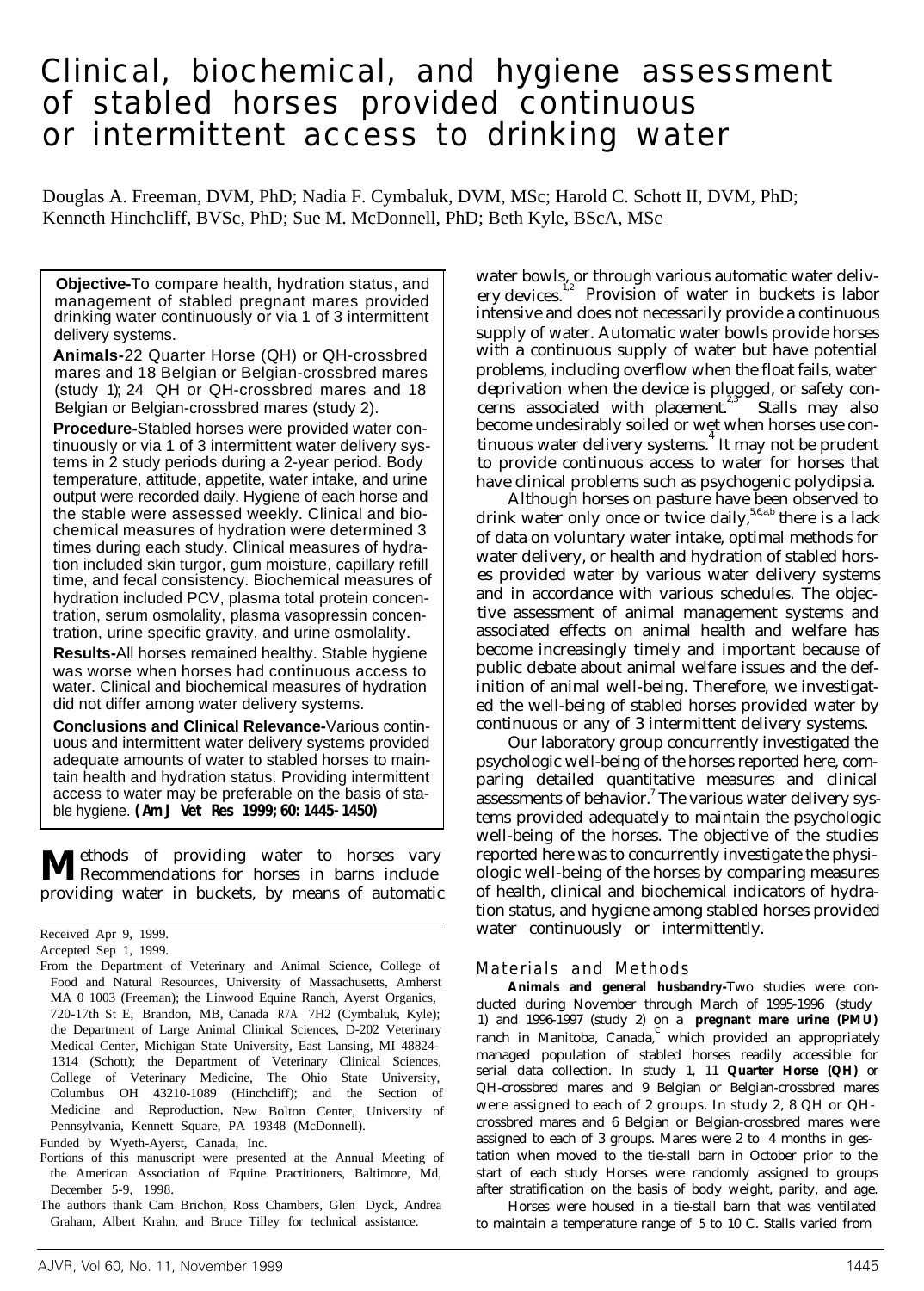1.22 to 1.52-m wide on the basis of size and weight of each horse. Stalls were 2.44-m long, including the manger, and were separated from adjacent stalls by metal rails that extended the entire length of the stall. Floors were concrete, which was covered with stall mats and bedded with straw. Tethers were individually fitted to allow each horse to lie down and move back 0.61 to 1.22 m into the alley behind the stall.

Horses were fed grass hay 4 times daily (8 AM and 1, 4, and 8 PM) and approximately 1.2 kg of oats twice daily (morning and late afternoon). A fortified mineral-vitamin mixture containing 25% salt, formulated to balance or marginally exceed mineral and vitamin requirements of the horses, was provided once daily.

**Experiment design-** The study was conducted, using a repeated-measures, randomized block design, with horses blocked on the basis of breed. In study 1, horses (n=20/group) were provided continuous access to water (group C) or intermittent access to water, using a flip-lid (group I-lid). The water bowl consisted of a rectangular box (43.5 x 19.7 x 17.8-cm deep) with a hinged lid. The water bowl was attached to the far left or far right side of a manger that spanned the entire width at the front of a stall. The top of the water bowl was even with the top of the manger (1 m above the floor). For horses in group C, the lid of the water bowl remained open, and the water was maintained at a depth of 2.5 to 5 cm by a float control mechanism. For horses in group I-lid, the lid of the water bowl remained closed except when it was manually opened for a period of 5 minutes 3 times daily (7:30 AM and 1:30 and 7:30 PM). For group I-lid, water was maintained by a similar float control mechanism at a depth of 5 to 10 cm.

In study 2, horses  $(n = 14/$ group) were provided continuous access to water (group C), intermittent access to water by use of a timer system (group I-timer), or intermittent access to water by use of a timer system with a float (group I-timer-float). All groups used a rectangular curved-bottom water bowl (25.4 x 23.3 x 19.7-cm deep) positioned above the top of the manger such that the top of the water bowl was approximately 124 cm above the floor. The water delivery system for horses in group C automatically maintained a continuous supply of approximately 2 L of water (5 to 10-cm deep). The watering system for group I-timer delivered a fixed volume of water at 90-minute intervals from 6:00 AM to midnight. Each water delivery lasted 110 to 120 seconds, and the volume was adjusted for each horse so that the bowl did not overflow and some water should remain in the bowl after delivery The water delivery system for group I-timer-float delivered water for a period of 5 minutes 5 times daily (6 and 8:30 AM and 1:30, 5, and 10 PM). This variation was designed to deliver the volume of water consumed during each 5-minute period as well as to provide approximately 2 liters of residual water (5 to 10-cm deep) at the end of each delivery period. The I-timer-float variation was designed to provide semicontinuous access to water while minimizing spillage and overflow.

A CBC and serum biochemical analysis were obtained for each horse at the start and end of each study. Health, hydration status, and hygiene of the horses and stable were determined in each study. Rectal temperature, attitude, appetite, water intake, and urine output were recorded daily. Horse hygiene, stable hygiene, and associated barn management factors were evaluated weekly. At 3 regular intervals during each study, clinical and biochemical measures of hydration status, serum cortisol concentration, and fecal water content were determined.

Samples for discrete data were collected on 1 or 2 pairs (study 1) or triplets (study 2) of horses on 3 separate days in January, February, and March (study 1) and November, January, and March (study 2). The horse pairs or triplets were

randomly assigned to a data collection day, and the same sequence of horses was repeated on subsequent sample collection days.

**Hydration status**-Daily amount of water delivered was measured for each horse, using an in-line turbine water meter<sup>d</sup> or manual recording from graduated gravity-flow tanks supplied for each horse. Daily urine output was measured for each horse, using a noninvasive PMU collection apparatus suspended near the perineum.

On the assigned data collection day (monthly for study 1; bimonthly for study 2), body weight was recorded on a large-animal scale.<sup>e</sup> Body condition scores were recorded concurrently, using a 9-point scoring system.<sup>8</sup> Hydration status for each horse was evaluated by subjective measurements of skin turgor, gum moisture, capillary refill time, and fecal consistency. Total fluid intake (water delivery and feed intake) and total fluid output (urine and feces) were measured during the 23-hour period. Water delivery and urine output were measured as described. All hay and grain fed to the horses as well as any feed remaining at the end of the 24-hour data collection period were weighed. Nutrient and moisture analyses of grain and hay samples, obtained by use of a core sampler, were submitted to a commercial feed testing laboratory.<sup>f</sup> Total water intake was calculated, using daily amount of water delivered and moisture content of feed consumed. All feces produced during the 24-hour data collection period were collected and placed in a plastic bag to prevent evaporation. At the end of the 24-hour collection period, total wet weight of feces was recorded, and a subsample of approximately 400 to 600 g of wet feces was placed in an aluminum pan and dried at 55 C in a forced-air oven. Fecal moisture content was calculated, using the difference between weights of the wet and dried fecal sample.

On the assigned data collection day (monthly for study 1; bimonthly for study 2), blood samples were collected at 7 AM and 1:30 PM on the day after the 24-hour urine collection period. Samples (20 ml) of blood were collected in evacuated tubes that did not contain anticoagulant<sup> $\beta$ </sup> or that contained potassium EDTA. Packed cell volume was determined by a microhematocrit technique,<sup>1</sup> and plasma **total protein (TP)** concentration was determined, using a refractometer. Blood  $s$  samples were centrifuged at 2,000 x g for 30 minutes at 4 C. Serum and plasma were harvested into sterile 12 x 75-mm polypropylene or polystyrene culture tubes. Serum osmolality of both samples (AM and PM) were measured on unfrozen samples by use of a freezing-point depression technique. Blood for plasma vasopressin analysis was collected into evacuated tubes containing potassium EDTA that were chilled on ice prior to collection and remained on ice or were refrigerated throughout plasma harvest. Stored serum and plasma were frozen at -70 C until analyses were performed. Plasma vasopressin concentrations were determined at  $a$  university laboratory using the method of Brownfield et al.<sup>16</sup> and stationary interesting and sample was submitted to an agricultural veterinary services laboratory for standard biochemical analyses.

Urine produced during the 24-hour period prior to collection of blood samples was collected in the PMU device. Urine specific gravity was determined on an aliquot, using a refractometer, and urine osmolality was measured by use of a freezing-point depression technique.

**Serum cortisol concentration**-Serum obtained in the AM sample was also submitted to the agricultural veterinary services laboratory for measurement of serum cortisol concentrations. Serum cortisol concentrations were determined by use of a fluorescent polarization immunoassay.

**Hygiene of horses and the stable**-cleanliness of water bowls, feed mangers, stalls, and horses was assessed weekly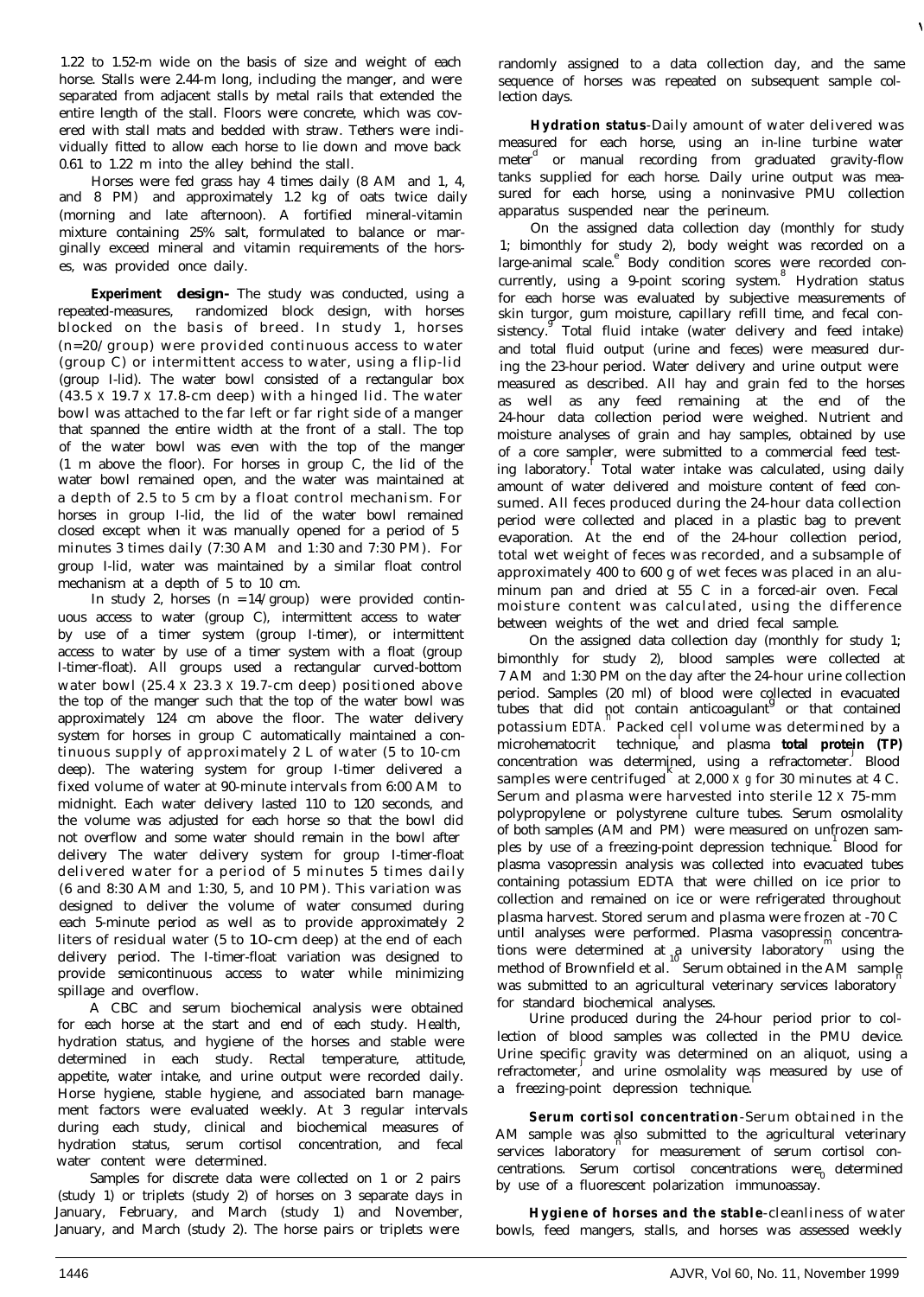A descriptive evaluation form and numbered scale (**Appendix**) were used by the investigators.

**Statistical analyses-** For each study, statistical analyses of repeated-measures data were conducted, using statistical computer programs. Discrete data were analyzed as a splitplot analysis in which main effect of water delivery system was tested by use of the interaction error term (breed by water delivery system).<sup>12</sup> Differences between means were compared, using the probability difference. For all tests, a value of  $P \le 0.05$  was considered significant.

#### Results

**General health of horses and clinical assessments-**All horses remained healthy during both studies, as determined on the basis of daily rectal temperatures and clinical examinations. Initial and final mean body condition scores were between 6 and 7 for all horses. Mean body weights did not differ significantly between groups of horses in either study **(Tables 1 and 2)**. In study 1, 3 horses in group C had mild colic. One mare in group I-lid aborted as a result of infection with equine herpesvirus-1; another mare aborted prior to group assignment, but a cause could not be determined. None of the horses in group I-lid were judged to have abnormal feces, whereas 2 horses in group C produced feces that had a consistency typical of the feces of dairy cattle. In study 2, 2 horses in group C and 4 horses in group I-timer-float had mild spasmodic or flatulent colic. Feces were judged to be normal with the exception of 5 horses in group C, 4 horses in group I-timer-

Table I-Results (mean  $\pm$  SEM) of measurements during study 1 to determine hydration status for stabled pregnant mares  $(n = 20)$ (horses/group) provided continuous access to water or intermittent access via a water delivery device with a manually operated lid (l-lid)

|                                                                                                                                                      |                                                                                     | Group                                                                             |
|------------------------------------------------------------------------------------------------------------------------------------------------------|-------------------------------------------------------------------------------------|-----------------------------------------------------------------------------------|
|                                                                                                                                                      | Continuous*                                                                         | I-lidt                                                                            |
| Water balance<br>Body weight (kg)<br>Water delivery (L/d)<br>Water from feed (L/d)<br>Total water intake (L/d)<br>Total water intake (ml/kg of BW/d) | 644.7 $\pm$ 13.2<br>$32.2 + 1.2$<br>$2.2 + 0.1$<br>$34.4 \pm 1.2$<br>53.2 $\pm$ 1.4 | $646.8 + 15.0$<br>$29.6 + 1.2$<br>$2.2 + 0.1$<br>$31.8 \pm 1.2$<br>48.8 $\pm$ 1.2 |
| Urine production (L/d)<br>Fecal water output (L/d)<br>Total water output (L/d)<br>Total water output (ml/kg of BW/d)                                 | $4.9 \pm 0.3$<br>$21.6 + 0.8$<br>$26.5 \pm 1.0$<br>$40.9 + 1.2$                     | $4.4 \pm 0.2$<br>$20.1 \pm 0.7$<br>24.5 $\pm$ 0.8<br>$37.7 \pm 0.8$               |
| Biochemical analyses<br>PCV (%)<br>AM<br><b>PM</b>                                                                                                   | $37.6 \pm 0.6$<br>$39.6 \pm 0.6$                                                    | $8.2 \pm 0.4$<br>$40.4 + 0.5$                                                     |
| Plasma total protein (g/L)<br>AM<br><b>PM</b>                                                                                                        | $70.1 \pm 0.0$<br>$74.6 + 0.0$                                                      | $71.2 + 0.0$<br>74.2 $\pm$ 0.0                                                    |
| Serum osmolality (mOsm/kg)<br>AM<br><b>PM</b>                                                                                                        | $282.6 + 0.4$<br>$286.0 \pm 0.4$                                                    | $286.2 + 0.4$<br>280.7 $\pm$ 0.5                                                  |
| Urine osmolality (mOsm/kg)<br>Urine specific gravity<br>Plasma vasopressin (pq/ml)                                                                   | $1,263 \pm 33$<br>$1.051 \pm 0.001$                                                 | $1,343 \pm 19$<br>$1.054 + 0.001$                                                 |
| AM<br><b>PM</b>                                                                                                                                      | $0.89 + 0.05$<br>$1.01 \pm 0.06$                                                    | $0.94 \pm 0.05$<br>$0.92 \pm 0.05$                                                |
| *Continuous access to water, using a float system. tEach water delivery                                                                              |                                                                                     |                                                                                   |

device was covered with a hinged lid that was manually opened for 5 min 3 times daily.

BW = Body weight. AM = Samples collected during the morning PM = Samples collected during the afternoon.

float, and 1 horse in group I-timer; these horses produced feces that had a consistency typical of the feces of dairy cattle. Skin turgor, capillary refill time, and gum moisture consistently were considered to be normal.

**Hydration status**-Measures of hydration status were determined (Tables 1 and 2). For each study, significant differences were not detected for amount of water delivered, urine output, or biochemical measures of hydration among horses provided water by continuous or intermittent delivery systems. In study 2, fecal water content, urine specific gravity, and urine osmolality differed significantly ( $P < 0.05$ ) among horses provided water by continuous, I-timer, or I-timer-float systems. However, all absolute values for these criteria were within expected ranges, and differences were sufficiently small such that we did not consider them to be clinically relevant. Analyses of the data from both studies indicated normal hydration status and water balance in all horses.

Mean urine specific gravity was > 1.040 for all groups of horses (Tables 1 and 2). These values are at the high end of the reference range (ie, 1.020 to 1.050) for clinically normal horses, but were considered normal on the basis of typical water intake and serum osmolality values for all groups of horses.

Table 2- Results (mean  $\pm$  SEM) of measurements during study 2 to determine hydration status for stabled pregnant mares (n = 14 horses/group) provided continuous access to water or intermittent access via an interval-timer or an interval-timer-float water delivery system

|                                                                                                                                                           | Group                                                                                          |                                                                                       |                                                                                                     |
|-----------------------------------------------------------------------------------------------------------------------------------------------------------|------------------------------------------------------------------------------------------------|---------------------------------------------------------------------------------------|-----------------------------------------------------------------------------------------------------|
|                                                                                                                                                           | Continuous*                                                                                    | Interval-<br>timert                                                                   | Interval-<br>timer-float1                                                                           |
| Water balance<br>Body weight (kg)<br>Water delivery (L/d)<br>Water from feed $(L/d)$<br>Total water intake (L/d)<br>Total water intake<br>(ml/kg of BW/d) | $655.4 + 21.7$<br>$31.4 \pm 1.4$<br>$2.0 + 0.1$<br>$33.5 \pm 1.4$<br>$51.6 \pm 1.8$            | $653.5 + 21.9$<br>$27.7 \pm 1.5$<br>$2.1 \pm 0.1$<br>$29.8 \pm 1.6$<br>$45.3 \pm 1.5$ | $661.5 + 21.1$<br>$36.7 + 1.9$<br>$2.2 + 0.1$<br>$38.9 \pm 1.9$<br>$58.6 + 1.9$                     |
| Urine production $(L/d)$<br>Fecal water output (L/d)<br>Total water output (L/d)<br>Total water output<br>(ml/kg of BW/d)                                 | $3.9 + 0.2$<br>$20.9 \pm 1.0$<br>$24.8 \pm 1.2$<br>$37.7 \pm 1.1$                              | $4.0 \pm 0.3$<br>$18.5 \pm 0.7$<br>$22.4 + 0.9$<br>$34.3 \pm 0.7$                     | $4.4 \pm 0.3$<br>$21.6 \pm 1.0$<br>$26.0 \pm 1.2$<br>$39.2 \pm 1.1$                                 |
| Biochemical<br>analyses<br>$PCV$ $(\%)$<br>AM<br><b>PM</b>                                                                                                | $37.7 \pm 1.0$<br>$39.2 \pm 0.9$                                                               | $37.8 + 0.8$<br>$38.6 \pm 0.7$                                                        | $35.8 \pm 0.7$<br>$36.9 \pm 0.7$                                                                    |
| Plasma total protein (g/L)<br>AM<br><b>PM</b>                                                                                                             | $73.8 \pm 0.1$<br>$77.1 + 0.1$                                                                 | $71.8 + 0.1$<br>$75.1 \pm 0.1$                                                        | 73.6 $\pm$ 0.1<br>77.4 $\pm$ 0.1                                                                    |
| Serum osmolality (mOsm/kg)<br>AM<br><b>PM</b>                                                                                                             | $282.7 + 0.5$<br>$285.5 \pm 0.5$                                                               | $282.8 \pm 0.5$<br>$285.2 \pm 0.4$                                                    | $280.8 + 0.6$<br>$284.4 + 0.6$                                                                      |
| Urine osmolality (mOsm/kg)<br>Urine specific gravity<br>Plasma vasopressin (pq/ml)<br>AM<br><b>PM</b>                                                     | 1, 329 $\pm 36^{\circ}$<br>1.048 $\pm$ 0.001 <sup>a</sup><br>$0.70 \pm 0.07$<br>$0.95 \pm 0.1$ | 1, 469 $\pm 29^b$<br>$1.051 + 0.001$<br>$0.75 + 0.07$<br>$1.45 \pm 0.5$               | 1, 324 $\pm$ 33 <sup>8</sup><br>1.048 $\pm$ 0.001 <sup>a</sup><br>$0.87 \pm 0.10$<br>$2.00 \pm 0.7$ |
|                                                                                                                                                           |                                                                                                |                                                                                       |                                                                                                     |

\*Continuous access to water, using a float system. +Each water delivery device provided a set volume of water which a timer delivered at 90-min intervals between 6 AM and midnight.  $E$ ach water delivery device had a float system, and a timer delivered water for 5 min 5 times daily.<br>abWithin a row, values with different superscript letters differ significantly

 $(P < 0.05)$ .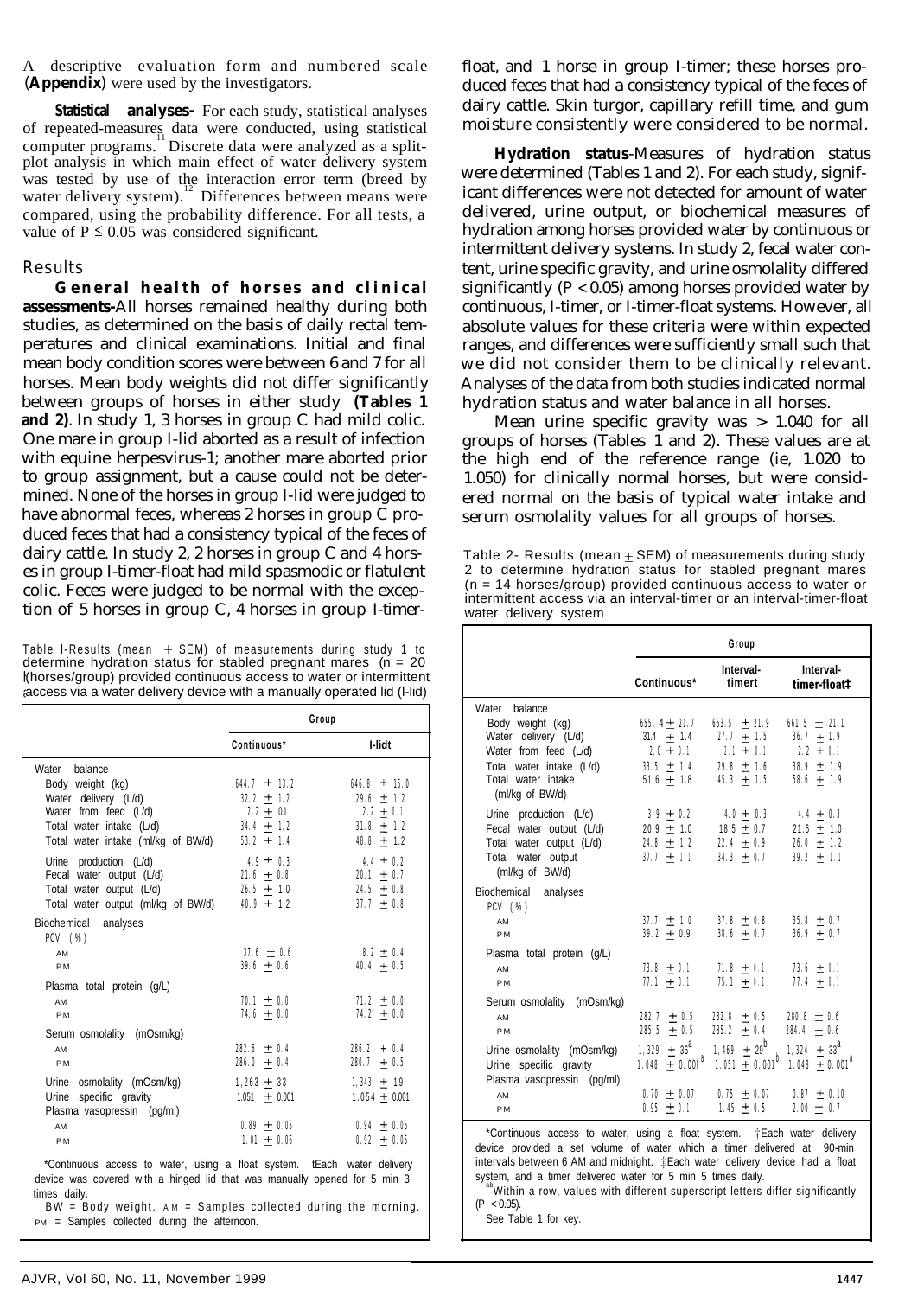

Figure I-Scores (mean  $\pm$  SEM) for hygiene of horses and the stable during study 1 in horses (n = 20 pregnant mares/group) provided continuous access to water or intermittent<br>access via a device with a manually operated lid (l-lid). <sup>ab</sup>Values with different superscript letters differ significantly  $(P < 0.05)$ . Hygiene scores were determined as follows: 1 = Normal, dry and clean. 2 = Passable, moderate soiling. 3 = Unacceptable, extremely soiled or wet.



Figure 2-Scores (mean  $\pm$  SEM) for hygiene of horses and the stable during study 2 in horses  $(n = 14$  pregnant mares/group) provided continuous access to water or intermittent access via an interval-timer (l-timer) or via an interval-timer-float (l-timer-float) water<br>delivery system. <sup>a,b,c</sup>Values with different superscript letters differ significantly  $(P < 0.05)$ . See Figure 1 for key.

**Serum cortisol-Serum** cortisol concentrations were within the reference range (ie, 11 to 182 nmol/L) reported for the commercial laboratory and did not differ among groups. In study 1, mean serum cortisol concentrations were  $125.2 \pm 6$  nmol/L for horses in group C, which did not differ significantly  $(P = 0.25)$ from that for horses in group I-lid  $(109.6 \pm 5 \text{ nmol/L})$ . In study 2, mean serum cortisol concentrations did not differ significantly ( $P = 0.68$ ) among horses in groups C (153  $\pm$  6 nmol/L), I-timer (148  $\pm$  8 nmol/L), and Itimer-float  $(160 + 11 \text{ nmol/L}).$ 

**Hygiene of horses and stable-**Feed contamination of water bowls and water spillage resulted in hygiene scores that were significantly  $(P < 0.05)$  higher for water bowl and manger in study 1 **(Fig 1)** and for water bowl, manger, and front alley in study 2 **(Fig 2)** when horses were provided continuous access to water, compared with all methods for intermittent water delivery.

Subjectively, it appeared that these Belgian or Belgiancrossbred horses (ie, draft breeds) spilled more water than these QH or QH-crossbred horses (ie, light breeds).

## Discussion

Analysis of results of these studies indicated that providing stabled horses intermittent access to water maintained hydration and water balance as effectively as providing continuous access to water. Furthermore, for stabled horses, hygiene and barn management were better with intermittent than with continuous water delivery sys terns.

Opinions vary regarding the appropriate frequency for provision of water. Although some specialists in equine management propose that continuous delivery of water (ie, available ad libitum) should be the standard, there are numerous situations in which this is not possible or in which it may not be the best for welfare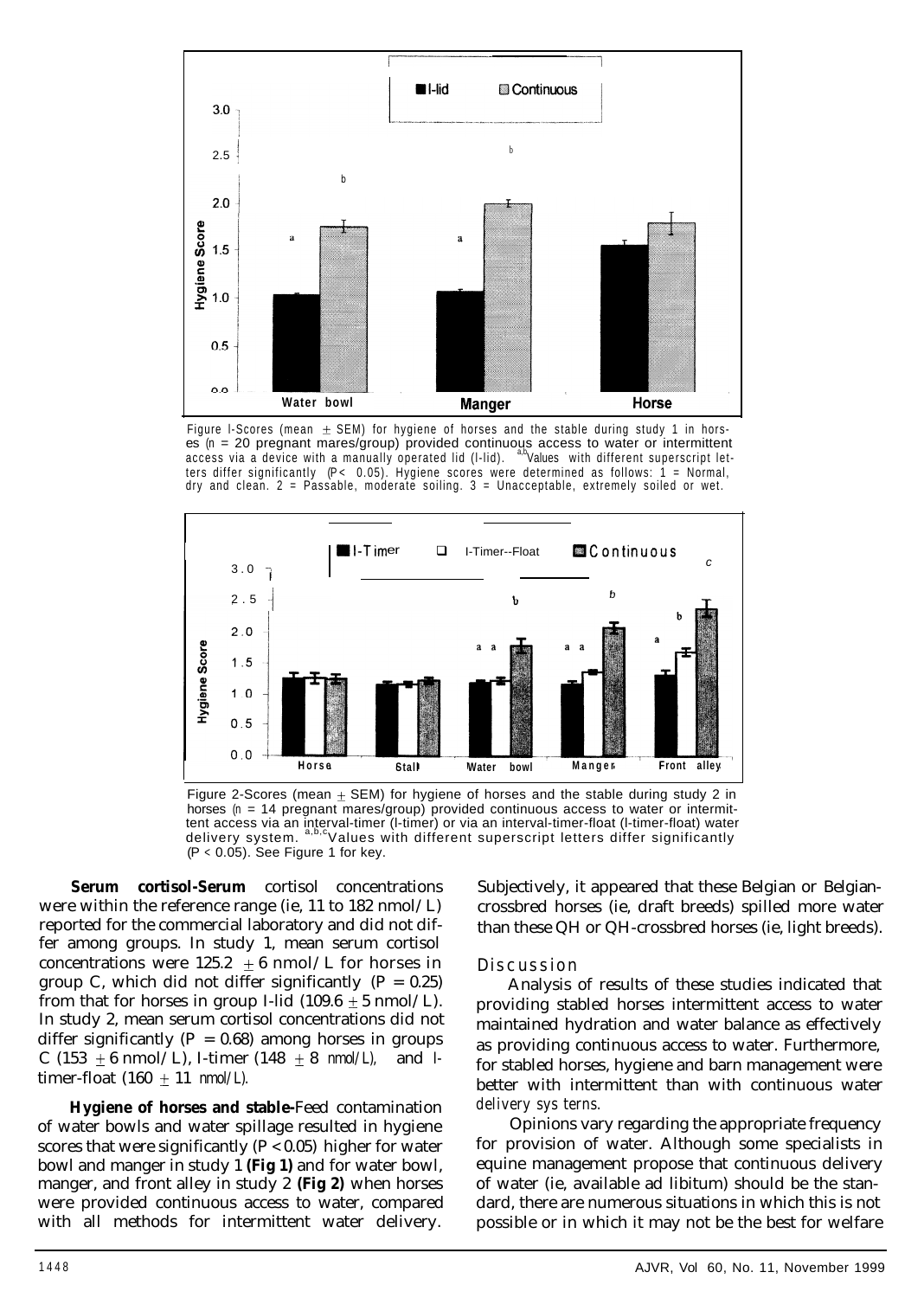of the horses. In such instances, analysis of our data indicates that daily intermittent access to water is adequate for maintaining hydration.

Water intake reportedly varies among horses.<sup>13</sup> Multiple factors may influence frequency of drinking and volume of water intake, including ambient temperature, feeding regimen, composition of diet, and variation among horses. For horses, drinking tends to coincide with eating, $14,15$  and, therefore, provision of water around feeding time is an appropriate management practice. Ingestion of feed causes increases in plasma osmolality and plasma TP concentration.<sup>16</sup> Thirst threshold for horses is estimated to be attributable to an increase in plasma osmolality (8 mOsm/kg of body weight or a  $3\%$  increase in plasma osmolality).<sup>15</sup> Diet affects water intake, urine output, and the percentage of water excreted in feces, compared with the percentage<br>excreted in urine.<sup>17,18</sup> Fecal water excretion increases when horses are fed grass hay, and urinary water excretion increases when horses are fed a legume diet. In the studies reported here, absolute water intake, as measured by amount of water delivered, also varied among the horses. Diet and environment were controlled and should not have contributed to variations in water intake or urine output observed among horses. In summary, defining the absolute water requirement for horses is difficult, and a single prescribed water volume is not appropriate for every horse in a population.

A loss of fluid equivalent to approximately 5% of body weight is the minimum degree of dehydration that can be detected during clinical examination. Thus, it is difficult to identify specific horses that are not drinking an adequate volume of water. Biochemical assessment of hydration status is more sensitive but not practical in a farm setting. Changes in serum osmolality and plasma TP, sodium, and vasopressin concentrations have been documented<br>after varied periods of water deprivation. These after varied periods of water deprivation.<sup>1</sup> biochemical alterations were corrected within minutes of when horses in those studies were provided water. For example, horses deprived of water and food for 72 hours lost, on average, 51.6 kg (10.7% of body weight). <sup>21</sup> Those horses replaced 62% of the weight loss (32.1 kg; 7% of body weight) by 1 hour after gaining access to water. In that study, other variables such as PCV and serum potassium, calcium, magnesium, and phosphate concentrations were not influenced by dehydration.

Serum osmolality and vasopressin concentrations documented here are similar to those of other reports. In our studies, mean serum osmolality did not differ among horses provided continuous or intermittent access to water. As would be expected, serum osmolality was higher in the morning for horses provided intermittent access to water during study 1. It was higher in the afternoon for horses with continuous access to water. Horses provided with continuous access to water attained the same serum osmolality during the day that horses with intermittent access had after 12 hours without water. Therefore, it seems unlikely that these fluctuations in serum osmolality have clinical relevance for thirst or hydration status. In study 2, differences were not detected in serum osmolality among the horses provided water by automatic intermittent water delivery systems and those provided continuous access to water.

Increased plasma osmolality causes release of<br>vasopressin and ACTH in horses.<sup>22</sup> Increased vasopressin and ACTH concentrations are associated with stress and increased osmolality in horses,<sup>23</sup> and distress was documented in ponies during water deprivation when they saw or smelled water.<sup>19</sup> Therefore, serum cortisol concentrations likely would have identified differences in stress response among groups of horses provided water by the various water delivery systems in our studies. However, on the basis of serum cortisol concentrations, a stress response was not observed. This was supported by assessments of time budgets and behavior patterns that were made by use of 24-hour videotape monitoring in the concurrent studies.

In the studies reported here, the met h od of water delivery or interval for access did not affect health measures. However, malfunction of a float device or interruption of the water supply can result in water deprivation, regardless of the type of water delivery system. Monitoring fecal consistency and feed intake are recommended routine management practices, because impaction of the large colon reportedly develops secondary to dehydrating ingesta.<sup>"</sup> All colics in the horses of these studies were mild spasmodic or flatulent colics that required minimal or no medical intervention.

Although we did not detect clinically relevant effects of water delivery method on health and hydration status of the horses, important husbandry differences were observed. Hygiene was more likely to be a problem with continuous delivery of water, resulting in increased labor and management requirements to maintain acceptable stable conditions. Therefore, potential secondary effects on health of the horses associated with hygiene and a wet stable environment or on labor and management costs are considerations when selecting a water delivery method for stabled horses.

Many animal industries evaluate housing, management-practices, and animal use in regard-to welfare and well-being of the animals, including that of horses. In addition to providing the basic physiologic needs for an animal, behavioral and psychologic wellbeing should be considered. The studies described here-did not identify clinical health concerns when several water delivery systems and access intervals were used for stabled horses.

a Feist JD. Behavior of feral horses in the Prior Mountain Wild Horse Range. Master's thesis in Wildlife Management. University of Michigan, Ann Arbor, Mich, 1971.

**Pelligrini S. Home range, territoriality and movement patterns of** wild horses in the Wassuk Range of western Nevada. Master's thesis. Department of Biology, University of Nevada, Reno, Nev, 1971.

c Linwood Equine Ranch, Carberry, MB, Canada.

d FTB-4000 turbine meters for water, Omega Engineering Inc, Laval, QC, Canada.

e Toledo Digitol, Mettler-Toledo Inc, Winnipeg, MB, Canada.

f NorWest Laboratory, Winnipeg, MB, Canada.

<sup>&</sup>lt;sup>8</sup>No. 6442, Becton- Dickinson Corp, Franklin Lakes, NJ.

h EDTA (No. 6457), Becton-Dickinson Corp, Franklin Lakes, NJ.

i IEC Micro-MB centrifuge, International Equipment Co, Needham Heights, Mass.